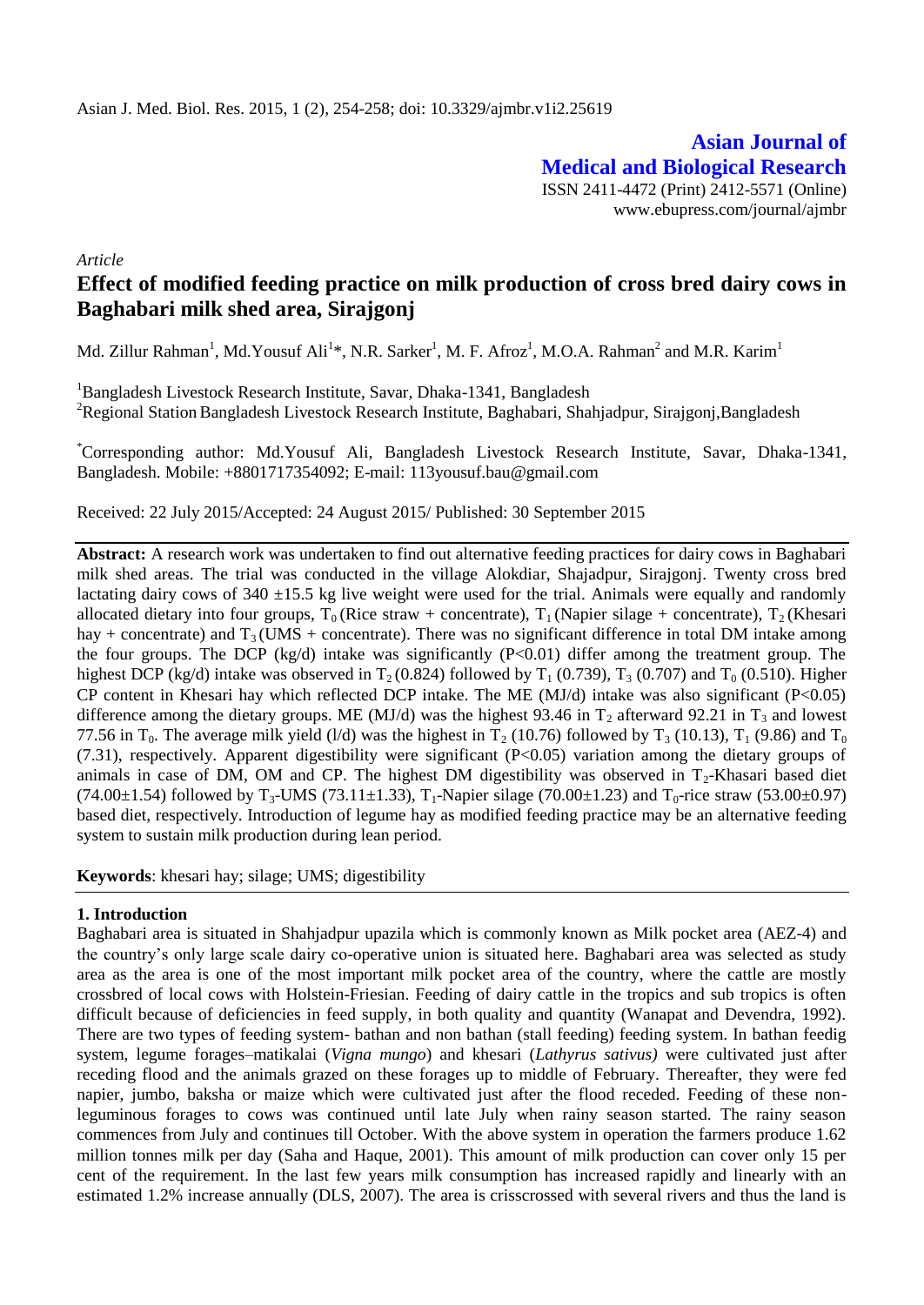Asian J. Med. Biol. Res. **2015**, 1 (2) **255**

inundated with floodwater about four months in a year, from July to October and the land covered with a high layer of silt after the floodwater recedes. During the rainy season of the year, cattle are stall-fed at home and this period generally shows the scarcity of cattle feeds specially roughages. Farmers usually give some concentrates to their dairy cows during this period to supplement rice straw both of which are expensive during this lean period**.** The animals in this season remain deficient protein intake. Finally milk production of dairies has drastically reduced this season. In winter season supply of green forage *Lathyrus sativus* was the highest since there were plenty of legume forages available in bathan area. Surplus legumes and napier grass can be preserved as hay and silage, respectively for feeding when deficiency of nutrients prevails during rainy season. To consider the above existing farmers situation, BLRI regional station set a trial within the surrounding village (Alokdiar) with the objectives to find out alternative feeding practices for dairy cows.

# **2. Materials and Methods**

## **2.1. Site of the experiment**

The trial was conducted in the village Alokdiar, Shajadpur, Sirajgonj.

# **2.2. Duration of the experiment**

Seventy five days.

# **2.3. Legume (Khesari) hay and silage preparation**

Khesari was cultivated for legume hay preparation. There were five plots and each plot had 33 decimal. Napier was cultivated for silage preparation. Napier cutting was supplied to the selected farmers. The plot size for fodder production of each animal was 33 decimal. The farmers planted the Napier cutting on 10 November/2013 and silage was prepared in the field condition.

# **2.4. Selection, grouping and housing of animals**

The animals were randomly distributed in four groups each having five animals. The groups were designed as T0, T1, T2, and T3. The animal grouping was done in such a way that the mean live (kg) weight and milk production (l/d) of all the groups was almost similar. The animals housed individually in animal shed subjected to adequate natural ventilation and sunlight. The animals were dewormed with LT-Zol-Vet, ear tagged and then allowed for 14 days to adjust with experimental diets and management prior to commencement of the trial.

## **2.5. Dietary treatments**

Four diets were prepared and considered as four dietary treatments,  $T_0$  (Rice straw+concentrate),  $T_1$  (Napier silage+concentrate),  $T_2$  (Khesari hay+concentrate) and  $T_3$  (UMS+concentrate). The concentrate part of the ration consisted of wheat bran (14%), Khesari bran (13%), lentil bran (19%), rice polish 15%), pea bran (11%), matikali bran (18%) til oil cake (9%) and salt (1%).The concentrate mixture contains 18% CP and 10.31MJ ME/kg DM. The daily required amount of feed was portioned into two for feeding to the animals in the morning at 7:00 hours and afternoon at 16:00 hours. Concentrate was supplied first followed by roughages. No refusal of concentrate mixture was found in any case. Fresh and clean drinking water was available for all the animals. Feces and urine were collected individually during the last 7 days of the digestion trial.

## **2.6. Measurement of feed intake and sample collection**

The roughage intake of each animal was determined by subtracting the amount of left over if any from the amount of feed given on the previous day. Refusal was collected every morning before feed supply and weighed to determine daily feed intake. During the experimental period, the animals consumed all of the concentrate. For metabolism trial output of faeces and urine was recorded daily during the last 7 days of the feeding trial period. The quantity of feed, refusal and feces were weighed daily and representative samples were kept for analysis. Faeceswas collected at every 8:00 am and 24 hours interval, weighed and sub-sample was taken every day in plastic bags. Samples of faeces were stored in the freezer (-20  $^{\circ}$ C). Urine sample was collected in a bucket containing  $6N H_2SO_4$  solution to maintain a pH of 4 or lower and taken 10% sub-sample and stored in freezer at -20 $\degree$ C until analysis.]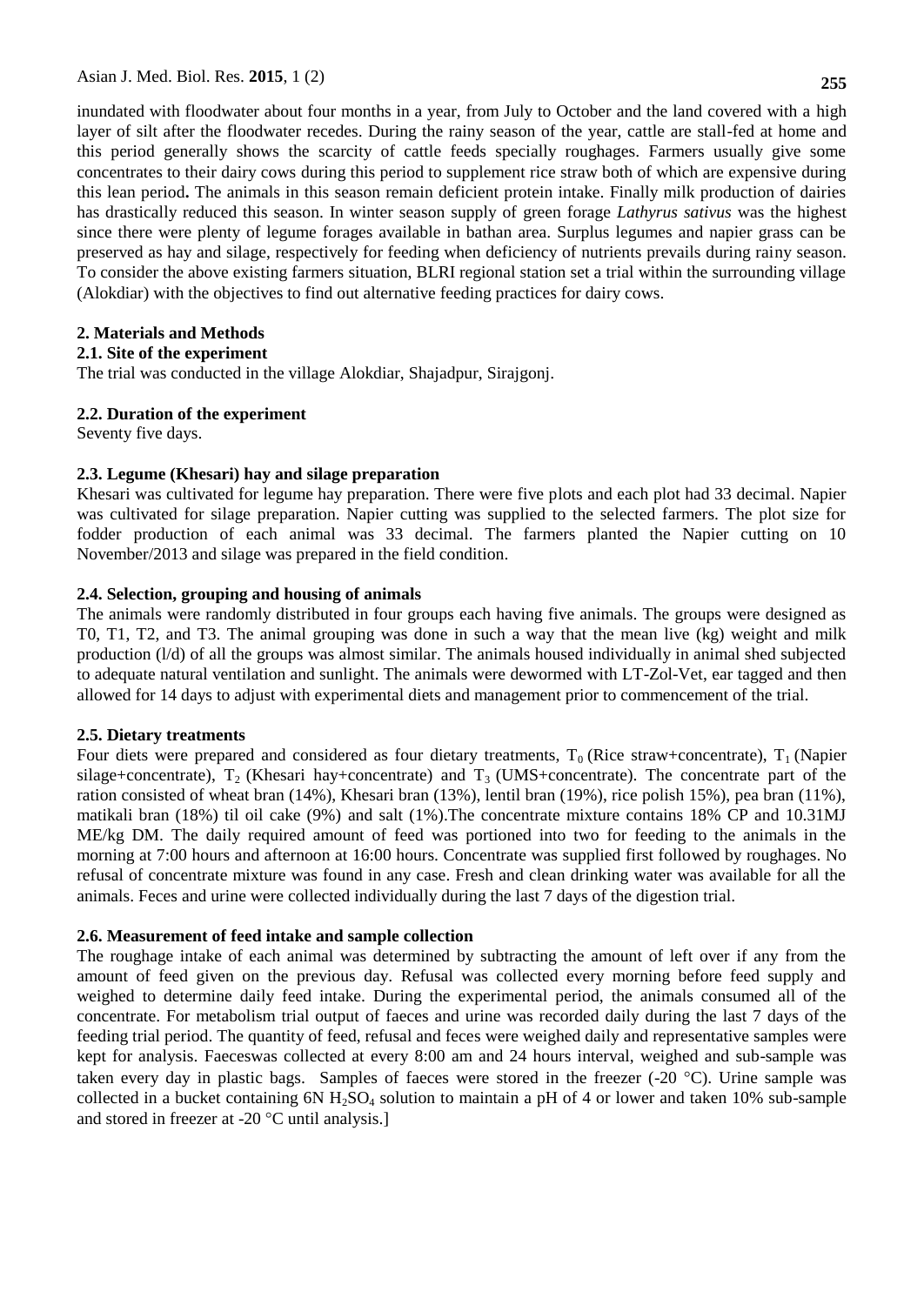# **2.7. Chemical analysis of samples**

All the samples of feeds and faeces were prepared and sub-samples were used for analysis. The samples were subjected to chemical analysis for the determination of dry matter (DM), organic matter (OM) and ash following the methods of AOAC (1995). All the samples were analyzed and the mean values were recorded.

# **2.8. Statistical analysis**

The statistical analysis was done using 'SPSS-11.5' statistical program to compute analysis of variance (ANOVA) in completely randomized design (Steel and Torrie, 1980). Differences among the treatment means were determined by Duncan′s Multiple range Test (DMRT) (Duncan, 1955).

## **3. Results and Discussion**

## **3.1. Chemical composition of feedstuffs**

The chemical composition of feeds used in the trial is given in Table 1. It can be seen from the table that the CP contents of Khesari hay, Napier silage, UMS and straw were 15.24, 11.43, 8.11 and 3.11%, respectively.

|                         | $\%$ DM     |           |       |       |       |
|-------------------------|-------------|-----------|-------|-------|-------|
| <b>Feed ingredients</b> | fresh basis | <b>OM</b> | Ash   | CР    | ADF   |
| Napier silage           | 17.65       | 88.77     | 11.23 | 11.43 | 46.88 |
| Khesari hay             | 89.35       | 93.68     | 6.32  | 15.24 | 61.11 |
| <b>UMS</b>              | 66.34       | 87.79     | 12.21 | 8.11  | 47.23 |
| Straw                   | 89.23       | 86.74     | 13.26 | 3.11  | 65.21 |
| Concentrate mixture     | 91.43       | 91.15     | 8.85  | 18.00 | 28.48 |

#### **Table 1. Chemical composition of feed stuffs.**

# **Table 2. Feed intake and milk yield of cross bred dairy cows fed different diets.**

| <b>Intake and production</b>     |                       | of<br>Level               |                             |                                 |           |
|----------------------------------|-----------------------|---------------------------|-----------------------------|---------------------------------|-----------|
|                                  | $T_0$                 | $T_1$                     | T <sub>2</sub>              | $T_3$                           | sig.      |
| Rice straw DM $(kg/d)$           | 7.10                  | $\overline{\phantom{a}}$  | $\overline{\phantom{a}}$    | -                               |           |
| Concentrate mixture DM<br>(kg/d) | 5.20                  | 5.00                      | 4.70                        | 4.82                            |           |
| Silage DM $(kg/d)$               | -                     | 7.56                      | $\overline{\phantom{a}}$    | -                               |           |
| Hay DM $(kg/d)$                  |                       |                           | 7.76                        |                                 |           |
| UMS DM $(kg/d)$                  | Ξ.                    | $\sim$                    |                             | 7.54                            |           |
| Total DM (kg/d)                  | $12.30 \pm 0.91$      | $12.56 \pm 0.56$          | $12.46 \pm 0.43$            | $12.36 \pm 0.65$                | <b>NS</b> |
| DMI/100kgLW                      | $3.43 \pm 0.51$       | $3.50 \pm 0.43$           | $3.47 \pm 0.72$             | $3.44 \pm 0.56$                 | <b>NS</b> |
| $DCP$ (kg/d)                     | $0.510^{\circ}$ ±0.38 | $0.739^b \pm 0.94$        | $0.824^a \pm 0.76$          | $0.707^b \pm 0.62$              | $**$      |
| ME (MJ/d)                        | $77.56^b \pm 0.89$    | $88.92^{\text{a}}\pm0.69$ | $93.46^{\text{ a}}\pm 0.67$ | $92.21$ <sup>a</sup> $\pm$ 0.87 | $\ast$    |
| Milk yield $(l/d)$               | $7.31b\pm 0.65$       | $9.86^{\text{a}}\pm0.88$  | $10.76^{\text{ a}}\pm0.88$  | $10.13^{\text{ a}}\pm0.87$      | $**$      |

<sup>abc</sup>Mean values in a row with different superscripts differ significantly; NS= Not significant, \*P<0.05; \*P<0.01.

# **Table 3. Digestibility (%) of different nutrient.**

| <b>Parameter</b>  | 10                       | $\mathbf{T}_1$     | $\mathbf{T}$               | $\mathbf{1}_3$        | of<br>Level<br>significance |
|-------------------|--------------------------|--------------------|----------------------------|-----------------------|-----------------------------|
| DM                | $53.00^{\circ}$ ±0.97    | $70.00^a \pm 1.23$ | $74.00^a \pm 1.54$         | $73.11^a \pm 1.33$    | ∗                           |
| $\mathbf{C}$ P    | $58.00^{\circ}$ ±0.98    | $77.00^a \pm 0.89$ | $79.00^a \pm 1.11$         | $74.12^a + 0.14$      | ∗                           |
| <b>OM</b><br>abcd | $53.50^{\circ} \pm 0.99$ | $78.60^a \pm 0.67$ | $69.70^{\circ}$ $\pm 1.32$ | $76.79^{\rm a}$ ±1.22 | ∗                           |

 $a<sup>abcd</sup>$ Mean values in a row with different superscripts differ significantly, \*P<0.05

# **3.2. Feed intake and milk production**

The average values for nutrient intakes (DM, DCP and ME) in different treatment group are shown in Table 2. The study revealed that there was no significant difference in total DM intake among the four groups. The DCP  $(kg/d)$  intake was significantly (P<0.01) differed among the treatment group. The highest DCP (kg/d) intake was observed in  $T_2(0.824)$  followed by  $T_1(0.739)$ ,  $T_3(0.707)$  and  $T_0(0.510)$ . Higher CP content in Khesari hay which reflected DCP intake. The ME (MJ/d) intake was also significant (P<0.05) difference among the dietary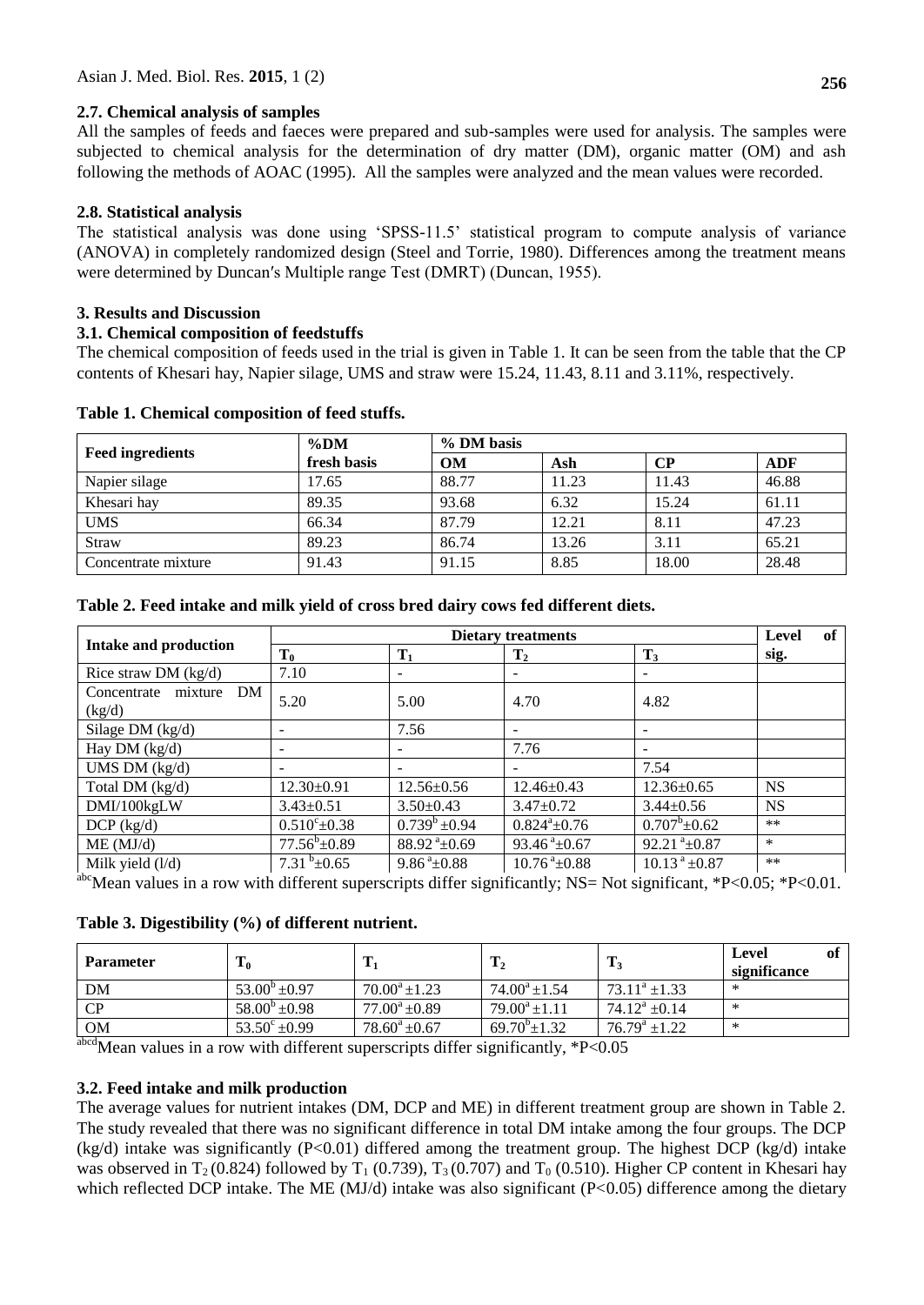groups. The ME (MJ/d) was the highest 93.46 in  $T_2$  afterward 92.21 in  $T_3$  and lowest 77.56 in T0. The average milk yield (l/d) was the highest in  $T_2$  (10.76) followed by  $T_3$  (10.13),  $T_1$  (9.86) and  $T_0$  (7.31), respectively. Kawas *et al.* (1989) stated that diets with pre-bloom alfa alfa hay produced more milk than non-hay diets. This mixing may be done in pot, or in a container such as basket lined with mud or even on the floor. It is advantageous to add a meal containing urease (e.g. soybean meal, legume beans, middling soil or even livestock excreta (khan *et al*., 1990). The results showed that milk yield was related to feed intake. It is interesting to note that although concentrates were supplied in higher quantities in all groups, yet milk yield was lower in  $T_0$ . This may due to the difference in basal diet. The higher the ambient temperature, the shorter the time needed for digestibility to be increased (Jayasuriya, 1984). Evidence for the reaction taking place is a change in color of the fibrous material usually to a bright yellow. Treated straw can be fed immediately following ammoniation. It must not be sun-dried as this result in a loss of gaseous ammonia. So it is suggested to maximize the milk production the modified feding system may be used in the time of crisis.

#### **3.3. Nutrient digestibility**

Digestibility of different nutrients is shown in Table 3. In Bangladesh most forages consumed by livestock are relatively low in digestibility (40-50%). The metabolizable energy in the dry matter, thus ranges from 4.8-7.5 MJ/kg DM (Khan, 2000). Apparent digestibility values showed that these were significant (P<0.05) variation among the dietary groups of animals in case of DM, OM and CP. The highest DM digestibility was observed in Khasari based diet (74.00 $\pm$ 1.54) due to nitrogen contents followed by UMS (73.11 $\pm$ 1.33), Napier silage  $(70.00\pm1.23)$  and rice straw  $(53.00\pm0.97)$  based diet, respectively. According to feeding standards, a metabolizable energy content in a feed of 7.5 will support a gain of approximately 2g MJ of ME intake in cattle. As a consequence of 4.8 MJ/kg DM, animal are usually in negative energy balance (ARC, 1980 and Webster, 1989). On the other hand, supplying urea with low quality forages growth rate of animal can be attained up to 18 g/MJ of ME intake (Saadullah, 1984). Lactating animals

sometimes receive a concentrate feeds containing only in the milk shed areas (Bathan) recently adopt the use of balanced concentrate mixtures for feeding milking cows. However, they follow traditional feeding systems and do not know the scientific nutrient requirements developed by NRC, ARC, ICAR or others. That is to say, farmers do not use book valued and terms like ME, TDN, or DCP but they practice the standards on they have learned by their own experience. (Rangnekar, 1993; Jackson, 1980 and Shciere and de Wit, 1993). Farmers are bound to accept low production of their animals for economic reasons due to unavailability of good forage and high price of concentrates (khan *et al* 2009).

#### **4. Conclusions**

In conclusion, introduction of Khesari (legume) hay as modified feeding practice may be an alternative feeding system to sustain milk production during lean period.

#### **Conflict of interest**

None to declare.

## **References**

- AOAC, 1995. Official Methods of Analysis. (16<sup>th</sup> edition), Association of Official Analytical Chemist. Washington D.C.
- Agricultural Research Council (ARC), 1980. The Nutrient Requirement of Ruminant Livestock.

Commonwealth Agricultural Bureau, London, SWIY 5 AG.

- DLS (Directorate of Livestock Services), 2007. Department of Livestock Services An overview, DLS, Dhaka, Bangladesh.
- Duncan DB, 1955. Multiple Range and Multiple F-tests. Biometrics, 11: 1-42.

Jackson MG, 1980. Who needs feeding standard? Anim. Feed Sci. and Tech., 6: 101-104.

Kawas JR, NA Jorgensen, AR Hardie, M Collins and GP Barrington, 1989. Assessment of alfalfa quality with change in maturity and concentrate level. Univ. of Wisconsin-Madison College of Ag. and Life Sciences, Rep. No. R3460.

Khan MJ, KJ Peters and MM Uddin. 2009. Feeding Strategy for improving dairy cattle productivity in small holder farm in Bangladesh. Bang. J. Anim. Sci., 38: 67 – 85.